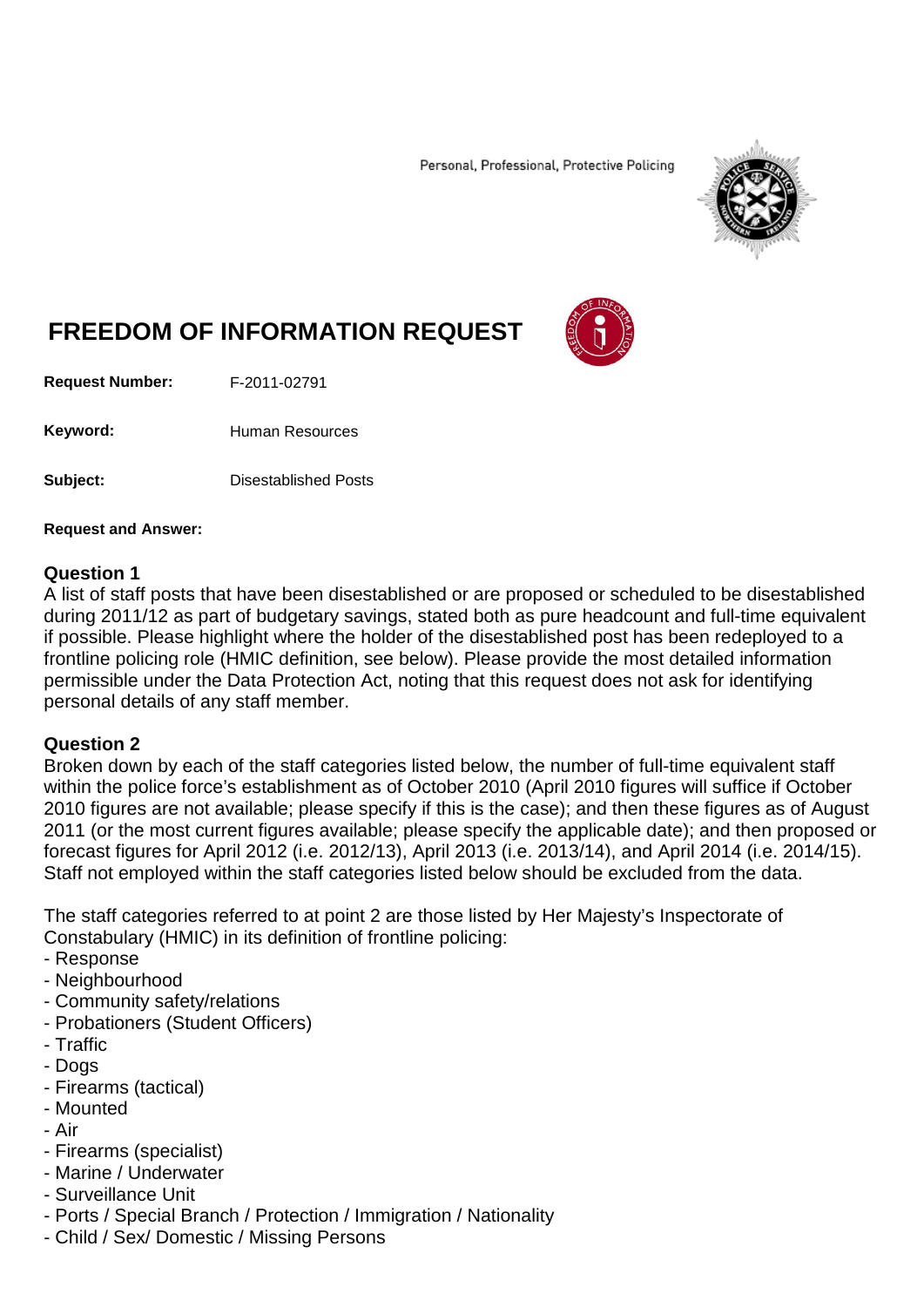- Fingerprints / Photographic
- Scenes of Crime
- Technical Support Unit (specialist, not process support)
- Asset Confiscation (specialist, not process support)
- Burglary (specialist, not process support)
- CID (specialist, not process support)
- CID Specialist Crime Unit (specialist, not process support)
- Drugs (specialist, not process support)
- Fraud (specialist, not process support)
- Hate Crime (specialist, not process support)
- Vehicle Crime (specialist, not process support)
- Intelligence (specialist, not process support)
- Vice (specialist, not process support)
- Custody
- Control Room / Call Handling (process management, not process support)
- Enquiry / Station Counters
- Local Commanders
- Police Standards Unit (process management, not process support)

## **Question 3**

Where the police force does not hold or cannot access the requested information in the form requested at point 2 (i.e. broken down by staff categories above), please provide the information broken down by the most detailed categorisation available within the appropriate time limit under section 12 of the Freedom of Information Act. In this event, please provide figures across the entire staffing establishment (not just frontline categories), and then highlight the figures that apply to frontline posts and categories (please also provide the police force's definition of 'frontline' for the purposes of responding to this request).

If the police force responds to this request in line with the categories listed, it may ignore question 3.

## **Clarification**

'Staff' refers to both civilian staff and police officers.

Regarding 'process support', this is a reference to the categorisation of posts used by HMIC in its definition of frontline posts - see the table on page 19 of the this document ('process support' is listed under 'Middle Office'):

<http://www.hmic.gov.uk/media/demanding-times-20110330.pdf>

### **Answer**

Section 17(5) of the Freedom of Information Act 2000 requires the Police Service of Northern Ireland, when refusing to provide such information (because the cost of compliance exceeds the appropriate limit) to provide you the applicant with a notice which states that fact.

It is estimated that the cost of complying with your request for information would exceed the "appropriate costs limit" under Section 12(1) of the Freedom of Information Act 2000, which is currently set by the Secretary of State at £450.

This information is not collated centrally within the organisation. Therefore a response would require input from Human Resources Managers in each of the District Command Units and Departments. Files would have to be manually checked and a vast number of emails would require trawling. All paperwork relating to the Risk to Resources process dating back to 2009 would also have to be assessed for relevant information. One Department alone has advised that this process would take an estimated 18 hours. In total, retrieval of the information would take an estimated 57.5 hours.